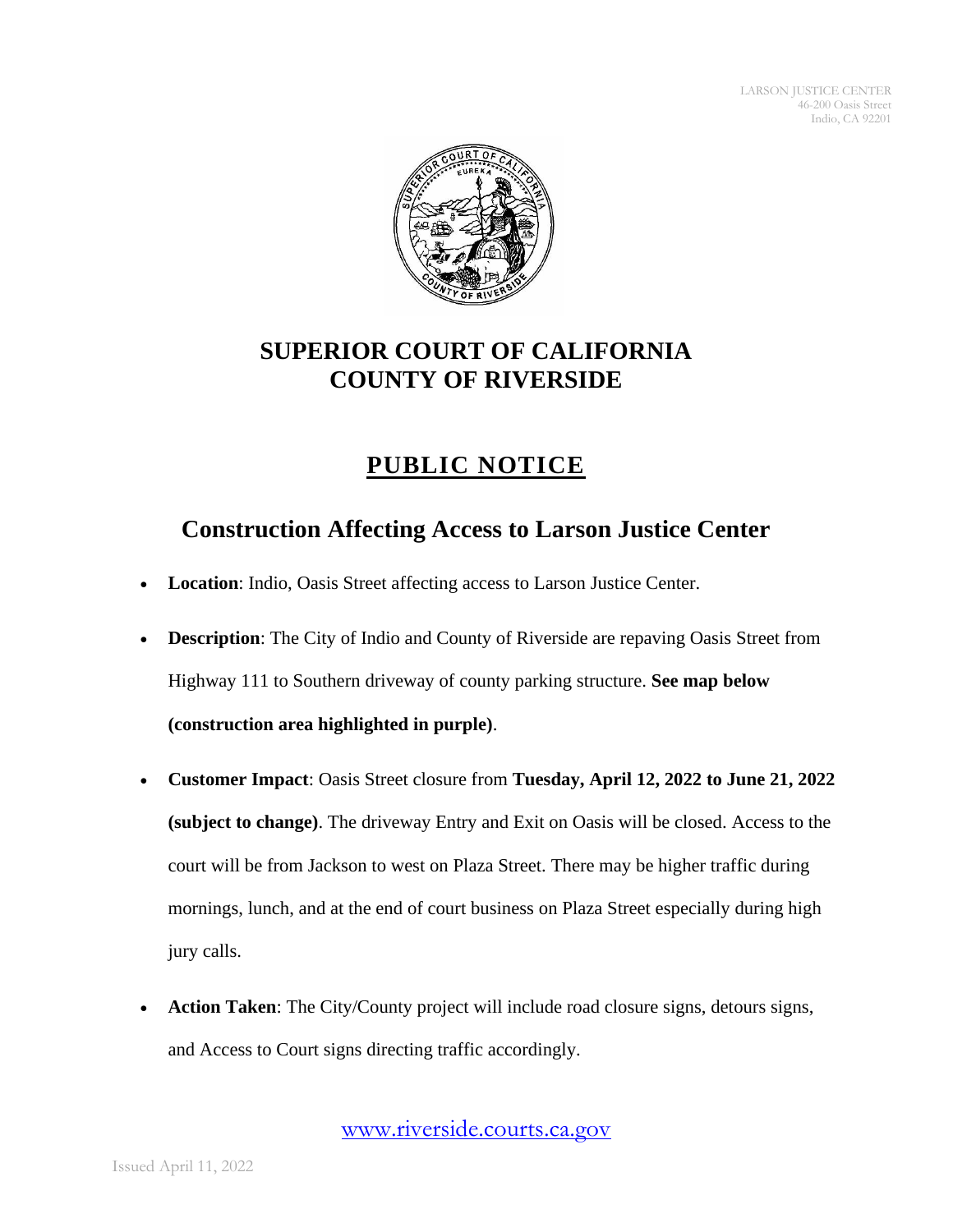• **Estimated Resolution Time**: Oasis Street closure from April 12 to June 21, 2022 (subject to change). Continuing project after completion of Oasis on Highway 111 through late December 2022 (subject to change).

## **Additional details:**

- There is a route through and around the back of the parking structure from Oasis that will allow access to Plaza. There may be a flag person monitoring traffic at the driveway. The Project will monitor use and try to allow access throughout the Oasis construction phase, however, it may require intermittent closures as the driveway is also part of the construction.
- The County is making the parking structure open and free through the duration of the Oasis paving (Oasis paving project only). This will be free to anyone, including jurors and court staff.
- There is also a continuing project after completion of Oasis on Highway 111 through late December 2022 (subject to change).

**Construction of Oasis highlighted in Purple. Access to Court will be from Jackson Street to west on Plaza. The south driveway to the county parking structure will be available to access Plaza from Oasis (subject to intermittent closure and may be monitored by construction flag person).**